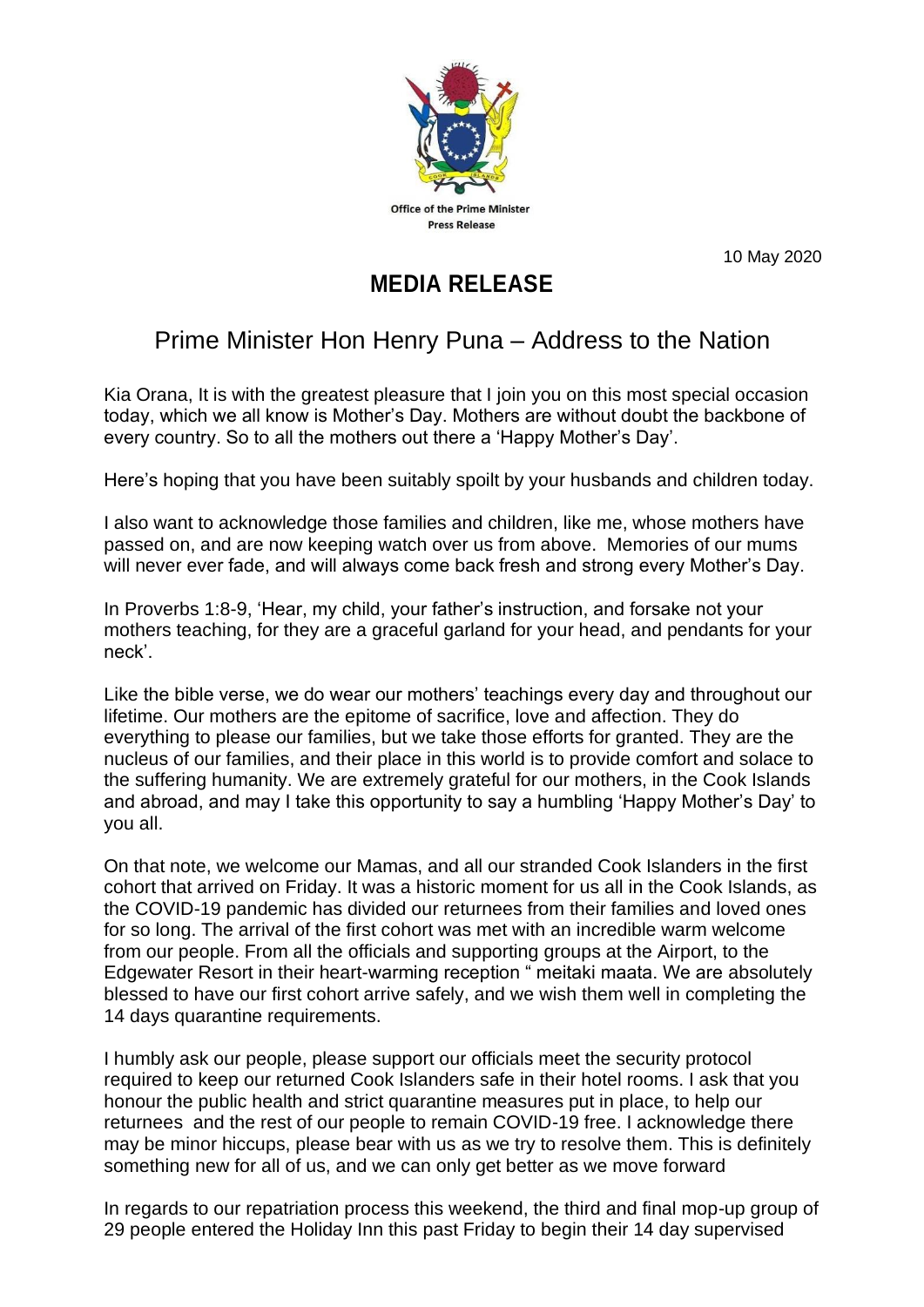quarantine process. The second cohort of just over 100 are already a week plus into theirs. We look forward to welcoming them home this coming Friday, and the third mop-up group the Friday after. We expect to have everyone complete their 14 days supervised quarantine in Rarotonga by the first Friday of June 2020.

As I've discussed with our senior officials, the next focus after our cohorts have completed their 14 days supervised quarantine, is to plan for the possibility of lifting our international border restrictions, as safely as possible, but without compromising the safety of our people from the COVID-19 pandemic.

Like many of our Pacific neighbours, and many countries around the world, the COVID-19 pandemic has taken its toll on our economy, and the many livelihoods of our people, who have suffered a loss of income, and the associated emotional distress that comes with it.

Our Ministry of Finance and Economic Development are successfully managing the Economic Response Plan Stage 1, and are planning Stage 2 to be implemented shortly.

While the COVID-19 pandemic has highlighted the need to diversify our economy, Tourism may continue to be a key priority to re-engage our economy in the immediate term. There are important steps that we must take to prepare us for such a time, when we are ready to reopen our borders safely.

Firstly, we will monitor the situation in New Zealand, and how the border restrictions and physical and social distancing measures will play out, in the next weeks and months. The New Zealand market makes up 67% of our international visitors, and it is the appropriate market for us to consider. It will take time for the other markets to recover, particularly our Northern Hemisphere markets.

Secondly, we will be guided by Te Marae Ora on the health requirements for our international visitors moving forward. Te Marae Ora is also working to increase clinical capabilities in the Rarotonga Hospital, which is now equipped with a vital piece of medical infrastructure, that can be used to treat critically ill COVID-19 patients, and other potentially fatal infectious illnesses. The hospital now has a negative pressure room - an isolated area found in hospitals - that helps prevent cross-contamination across rooms. Our health and finance officials are also working quickly, to purchase a new oxygen plant, and a CT scan. These are important to help prepare our health system, to respond to COVID-19, should it cross our borders.

Furthermore, WHO has supplied the test kits that will allow us to test for COVID-19 in Rarotonga. This is very important for us, to help us diagnose the disease early. May I also acknowledge the Australian Government for providing additional test kits for us. I was with the Australian High Commissioner at the airport last Friday to welcome our stranded Cook Islanders and also to witness the arrival of these test kits. Our international partnerships have been critical and most helpful during this challenging time.

Thirdly, we need to start marketing the Cook Islands internationally, particularly in the New Zealand market. The timing for the marketing campaigns will be executed by the Cook Islands Tourism Corporation, once we are more clear and confident with the resources required, to help prepare the Cook Islands in reopening its borders safely. I encourage you to remain calm during this difficult time, while we work to address the concerns for our economy, and social welfare.